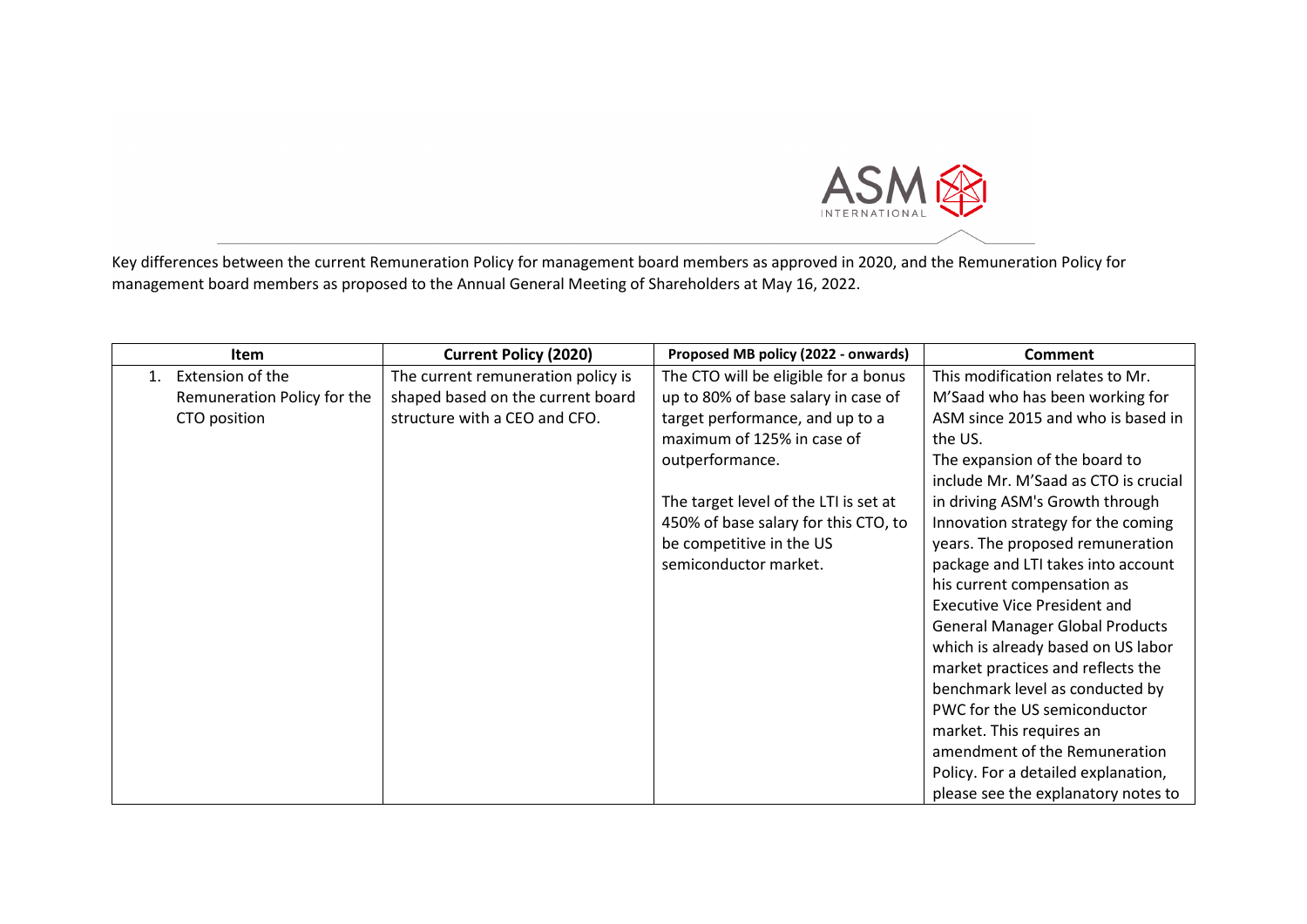|                              |                                       |                                      | the agenda, more specifically<br>agenda items 8 and 9. |
|------------------------------|---------------------------------------|--------------------------------------|--------------------------------------------------------|
| Disclosure in the<br>2.      | The current remuneration policy       | The performance indicators used      | Clarification that the performance                     |
| Remuneration Report.         | does not explicitly state that the    | and their relative weighting will be | indicators used for the STI (including                 |
|                              | performance indicators used for the   | disclosed in the Remuneration        | their relative weighting) and the                      |
|                              | STI and their relative weighting will | Report.                              | actual STI pay-out following the                       |
|                              | be disclosed in the Remuneration      | The actual short-term incentive      | attainment of each of the (non)                        |
|                              | Report. Furthermore, the current      | payout following the attainment of   | financial performance will be                          |
|                              | remuneration policy only states that  | each of the (non) financial          | disclosed in the Remuneration                          |
|                              | the actual short-term incentive       | performance criteria is annually     | Report.                                                |
|                              | payout is disclosed in the            | disclosed in the Remuneration        |                                                        |
|                              | Remuneration Report.                  | Report.                              |                                                        |
| 3. Forfeiture of pay-out STI | The current Remuneration Policy       | For the short term cash incentive    | Clarification of situations in which                   |
| and LTI.                     | does not include specific wording     | members of the Management Board      | MB members will in any case forfeit                    |
|                              | regarding situations in which the     | will forfeit payout for the current  | pay-out of their STI or LTI.                           |
|                              | MB members will forfeit pay-out of    | cycle if not actively providing      |                                                        |
|                              | their STI or LTI.                     | services on the last day of the      |                                                        |
|                              |                                       | performance year. A prorated         |                                                        |
|                              |                                       | amount may be paid in the event of   |                                                        |
|                              |                                       | the Management Board member's        |                                                        |
|                              |                                       | death, disability or retirement or   |                                                        |
|                              |                                       | equivalent (as approved by the       |                                                        |
|                              |                                       | Supervisory Board).                  |                                                        |
|                              |                                       | Under the long-term share            |                                                        |
|                              |                                       | incentive, the Management Board      |                                                        |
|                              |                                       | members will forfeit their award if  |                                                        |
|                              |                                       | they are not actively providing      |                                                        |
|                              |                                       | services on the date of vesting as a |                                                        |
|                              |                                       | result of: (i) given notice of       |                                                        |
|                              |                                       | termination for cause or (ii)        |                                                        |
|                              |                                       | voluntary resignation. An at target  |                                                        |
|                              |                                       | vesting may occur in the event of    |                                                        |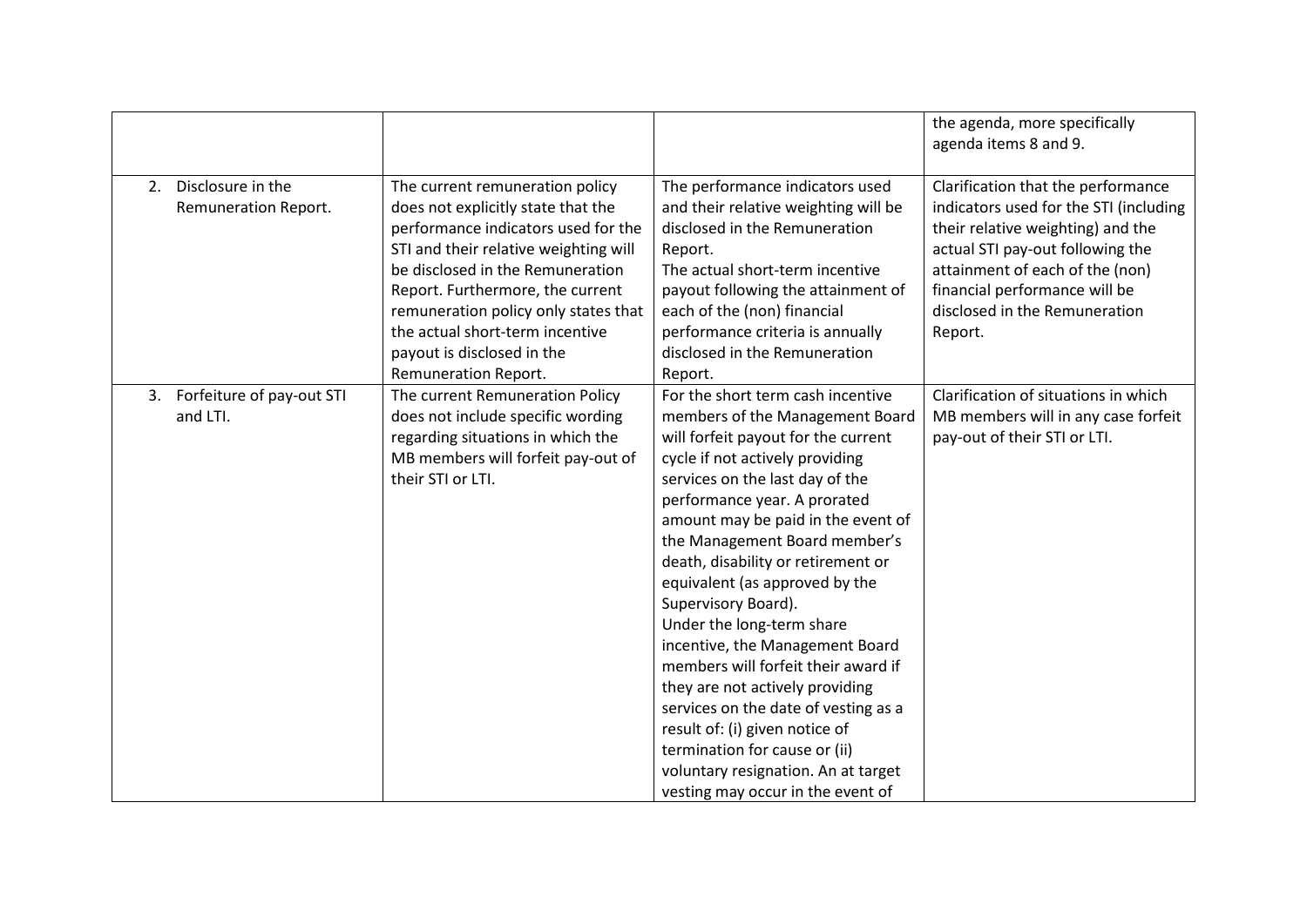|                     |                                                                                                                        | the Management Board member's<br>death, disability or retirement or<br>equivalent (as approved by the<br>Supervisory Board).                                                                                                                                                                                                                                                                                                                                                                                                                                                                                                                                                                                                                                                                                                                                                                                                                                                                         |                                                                                                                                          |
|---------------------|------------------------------------------------------------------------------------------------------------------------|------------------------------------------------------------------------------------------------------------------------------------------------------------------------------------------------------------------------------------------------------------------------------------------------------------------------------------------------------------------------------------------------------------------------------------------------------------------------------------------------------------------------------------------------------------------------------------------------------------------------------------------------------------------------------------------------------------------------------------------------------------------------------------------------------------------------------------------------------------------------------------------------------------------------------------------------------------------------------------------------------|------------------------------------------------------------------------------------------------------------------------------------------|
| 4. New appointments | The current Remuneration Policy<br>does not elaborate on<br>compensation scenarios with regard<br>to new appointments. | The Supervisory Board may decide<br>to grant a sign- on award in cash<br>and/or shares, to compensate for<br>the loss of remuneration that a new<br>incoming Management Board<br>member would face upon transfer,<br>with due observance of the General<br>Meeting's right of approval under<br>section 2:135(5) DCC if the award is<br>granted in shares. A sign-on award<br>in shares will be disclosed prior to<br>appointment and will be subject to<br>appointment as a Management<br>Board member by the General<br>Meeting. Such a sign-on award<br>would be limited to a comparable<br>value to the arrangements forfeited<br>and the rationale and detail of any<br>such award will be disclosed in the<br>remuneration overview when<br>proposing the appointment of such<br>new Management Board member to<br>the General Meeting. In addition,<br>the Supervisory Board can consider<br>providing a relocation budget<br>covering actual relocation cost, an<br>Arrangement to reimburse | Based on experiences in the recent<br>past, updating the Remuneration<br>Policy to include a specific provision<br>for new appointments. |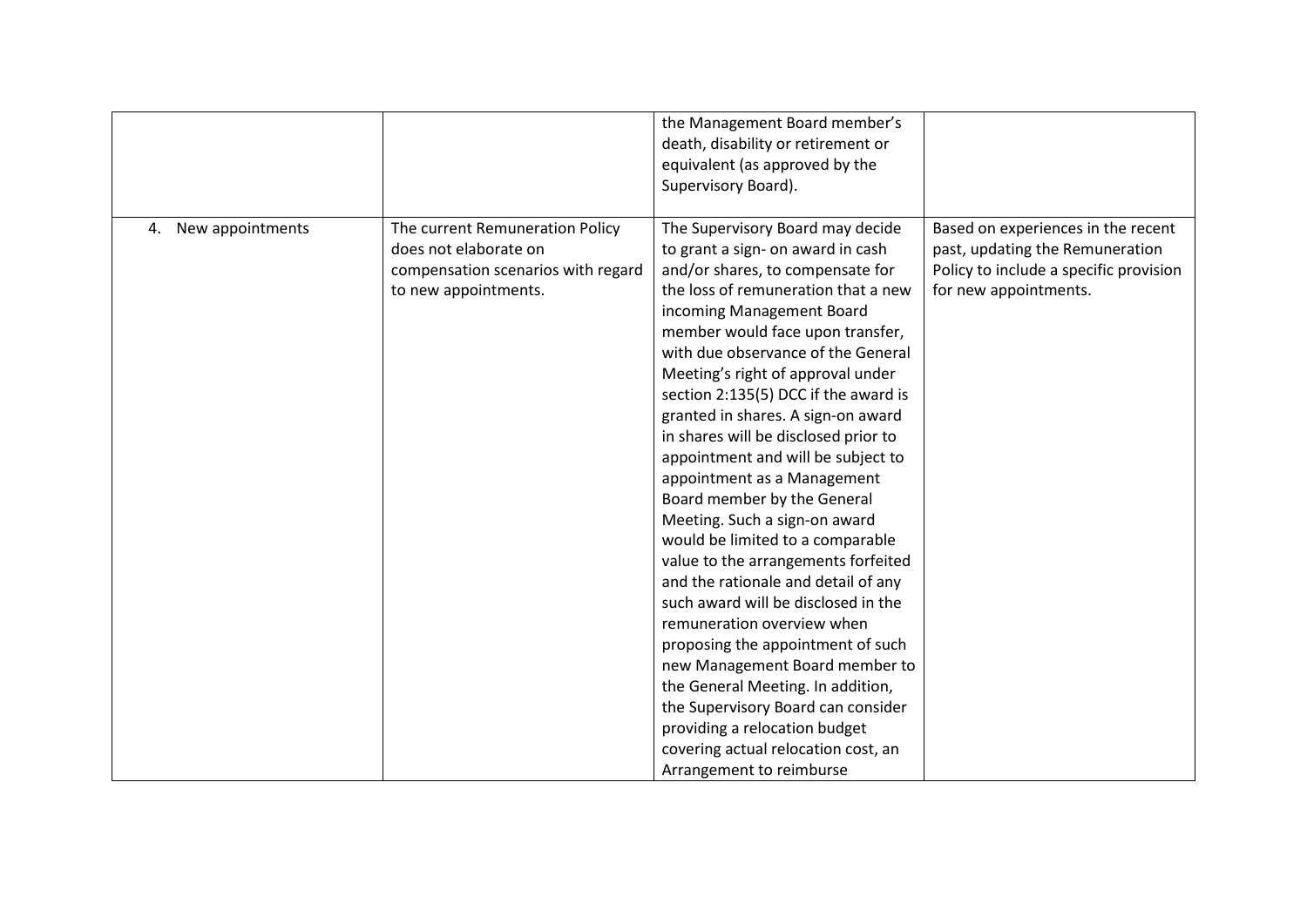|                                                                                                                                    |                                                                                                                                                                                                                                                                                                                                                                                                                                                                                                                                  | international schooling and/or<br>temporary housing.<br>In case of an internal promotion or<br>an appointment following a<br>corporate transaction (e.g. merger<br>or acquisition), the Supervisory<br>Board may also offer a continuation<br>of any remuneration arrangements<br>that were already in place prior to<br>his/her appointment as<br>Management Board member. Any<br>such continued arrangement will be<br>disclosed in the remuneration<br>overview when proposing the<br>appointment of such new<br>Management Board member to the<br>General Meeting. |                                                                                                                                     |
|------------------------------------------------------------------------------------------------------------------------------------|----------------------------------------------------------------------------------------------------------------------------------------------------------------------------------------------------------------------------------------------------------------------------------------------------------------------------------------------------------------------------------------------------------------------------------------------------------------------------------------------------------------------------------|------------------------------------------------------------------------------------------------------------------------------------------------------------------------------------------------------------------------------------------------------------------------------------------------------------------------------------------------------------------------------------------------------------------------------------------------------------------------------------------------------------------------------------------------------------------------|-------------------------------------------------------------------------------------------------------------------------------------|
| Deleting the current<br>5.<br>provision to temporarily<br>deviate from the<br>remuneration policy in<br>exceptional circumstances. | For the remuneration of the<br>Management Board, the<br>Supervisory Board may in<br>accordance with article 2:135a<br>under 4 and 5 of the Dutch Civil<br>Code, in exceptional circumstances<br>only, decide to temporarily deviate<br>from the Remuneration Policy.<br>Exceptional circumstances shall<br>cover only situations in which the<br>deviation from the Remuneration<br>Policy is necessary to ensure the<br>long-term interests and<br>sustainability of the Company as a<br>whole or to assure its viability, such |                                                                                                                                                                                                                                                                                                                                                                                                                                                                                                                                                                        | Discussions with stakeholders have<br>shown that the current provision is<br>perceived as too broad and<br>insufficiently concrete. |